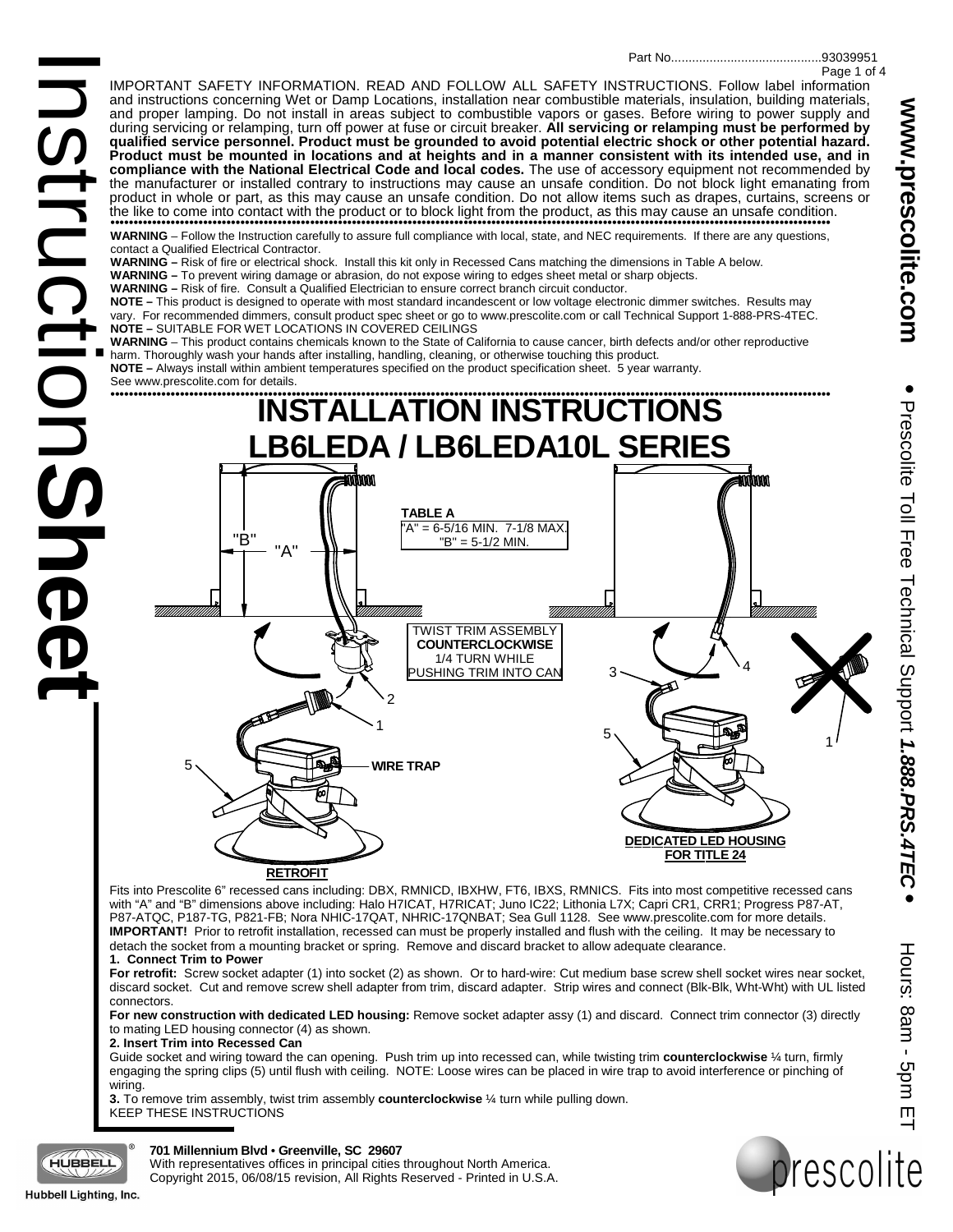**WARNING –** Risk of fire or electric shock. Do not alter, relocate, or remove wiring, lampholders, power supply, or any other electrical component.

**WARNING –** Risk of fire or electric shock. LED retrofit kit installation requires knowledge of the construction and operation of the luminaires electrical systems and the hazard involved. If not qualified, do not attempt installation. Contact a qualified electrician.

**WARNING –** Risk of fire of electric shock. Install this kit only in the luminaires that have the construction features and dimensions in photographs and/or drawing, minimum. Recessed housing dimensions are 6-5/16 in. diameter by 5-1/2 in. **WARNING –** Do not make or alter any open holes in an enclosure of wiring or electrical components during installation.

Suitable for use with luminaires with a minimum of 75°C supply conductors.

The retrofit kit is accepted as a component of a luminaire where the suitability of the combination shall be determined by CSA or authorities having jurisdiction.

THE RETROFIT ASSEMBLY IS ACCEPTED AS A COMPONENT OF A LUMINAIRE WHERE THE SUITABILITY OF THE COMBINATION SHALL BE DETERMINED BY UL OR AUTHORITIES HAVING JURISDICTION.

**•**

Hours: 8am - 5pm ET

rescolite

Hours: 8am - 5pm E



**701 Millennium Blvd** • **Greenville, SC 29607** With representatives offices in principal cities throughout North America. Copyright 2015, 06/08/15 revision, All Rights Reserved - Printed in U.S.A.

Hubbell Lighting, Inc.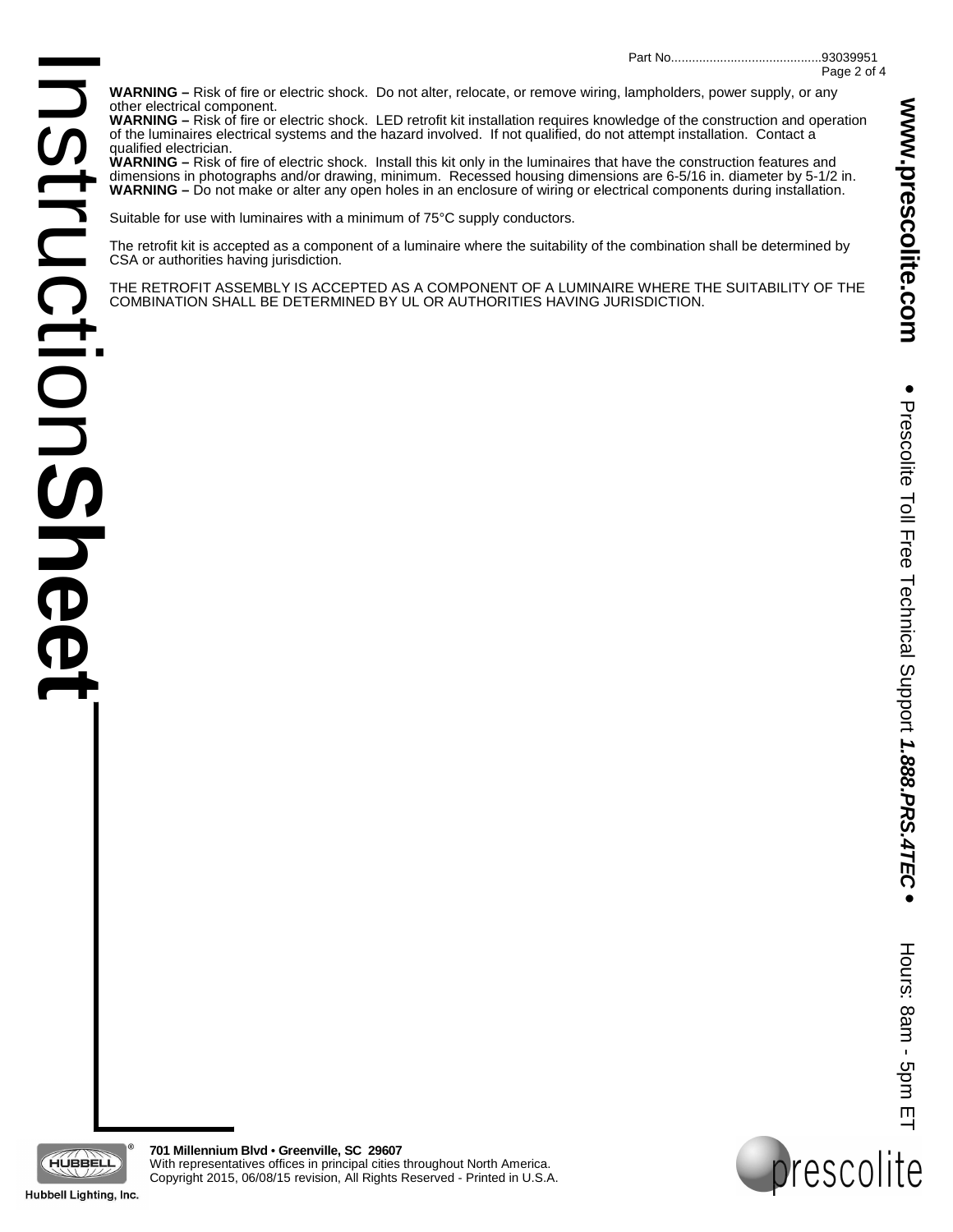93039951 Nº de la pièce.................................

Page 3 of 4

**Feuille** IMPORTANTES INFORMATIONS SUR LA SÉCURITÉ. LISEZ ET RESPECTEZ TOUTES LES CONSIGNES DE SÉCURITÉ. Lisez les informations et suivez les consignes sur l'étiquette relativement aux emplacements mouillés ou humides, à l'installation à proximité de matériaux combustibles, à l'isolation, aux matériaux de construction et aux ampoules appropriées. Ne pas installer dans des endroits où il y a possibilité de vapeurs ou de gaz combustibles. Avant de relier l'appareil à l'alimentation électrique et pendant son entretien ou le remplacement des ampoules, coupez le courant au niveau du fusible ou du disjoncteur. **Tous les travaux d'entretien et le remplacement d'ampoules doivent être effectués par un personnel d'entretien qualifié. Le produit doit être mis à la terre afin d'éviter les risques d'électrocution ou autres dangers potentiels. Le produit doit être installé dans des endroits et à des hauteurs, ainsi que par des moyens compatibles avec l'usage prévu et ce, en conformité au Code national de l'électricité et aux codes locaux.** L'utilisation d'appareils accessoires non recommandés par le fabricant ou installés contrairement aux instructions peut créer des conditions dangereuses. Ne bloquez pas la lumière émise par le produit, complètement ou partiellement, car cela peut créer des conditions dangereuses. Ne laissez pas des articles tels que des draps, des rideaux ou autres objets semblables entrer en contact avec le produit ou bloquer la lumière émise par celui-ci, car cela peut créer des conditions dangereuses.

••••••••••••••••••••••••••••••••••••••••••••••••••••••••••••••••••••••••••••••••••••••••••••••••••••••••••••••••••••••••••••••••••••••••••••••••••••••••••• **AVERTISSEMENT** : Suivez les consignes attentivement pour vous assurer de respecter les normes municipales, provinciales et

celles du Code national de l'électricité. Si vous avez des questions, contactez un entrepreneur-électricien qualifié.

**AVERTISSEMENT** : Risque d'incendie ou d'électrocution. Installez cette trousse uniquement dans des boîtiers à encastrer correspondants aux dimensions notées dans le tableau A ci-dessous.

**AVERTISSEMENT** : Pour éviter d'endommager le câblage par abrasion, ne pas l'exposer aux bords en métal ou à d'autres objets pointus.

**AVERTISSEMENT** : Risque d'incendie. Consultez un électricien qualifié pour vous assurer d'utiliser les bons conducteurs de circuit de dérivation.

**REMARQUE** : Ce produit est conçu pour fonctionner avec la plupart des interrupteurs standards ou les gradateurs électroniques à basse tension pour ampoules incandescentes. Les résultats peuvent varier. Pour obtenir la liste des gradateurs recommandés, consultez la feuille de spécifications du produit ou allez sur le site Internet www.prescolite.com ou communiquez avec l'assistance technique au 1-888-PRS-4TEC.

**REMARQUE** : CONVIENT AUX EMPLACEMENTS HUMIDES DANS LES PLAFONDS FERMÉS.

d'instructio **AVERTISSEMENT** : Ce produit contient des produits chimiques, reconnus par l'État de la Californie comme étant des substances pouvant causer le cancer, des anomalies congénitales ou un danger pour la reproduction. Bien se laver les mains après avoir installé, manipulé, nettoyé ou touché ce produit d'une façon quelconque.

**REMARQUE** : Toujours procéder à l'installation dans la plage de températures ambiantes précisée dans la feuille de spécifications du produit. Garantie de 5 ans. Consultez le site www.prescolite.com pour obtenir des détails.



Compatible avec les boîtiers encastrés Prescolite de 6 po : DBX, RMNICD, IBXHW, FT6, IBXS, RMNICS. Compatible avec la plupart des boîtiers encastrés concurrents ayant les dimensions « A » et « B » ci-dessus : Halo H7ICAT, H7RICAT; Juno IC22; Lithonia L7X; Capri CR1, CRR1; Progress P87-AT, P87-ATQC, P187-TG, P821-FB; Nora NHIC-17QAT, NHRIC-17QNBAT; Sea Gull 1128. Consultez le site www.prescolite.com pour obtenir d'autres détails. **IMPORTANT!** Avant de procéder à la réhabilitation, les boîtiers encastrés doivent être correctement installés et bien alignés sur la ligne de finition du plafond. Il peut être nécessaire de détacher la douille du support de montage ou des ressorts. Retirez et jetez le support pour obtenir l'espace nécessaire.

HUBBELL

# **701 Millennium Blvd** • **Greenville, SC 29607**

Avec des services de représentants dans les villes importantes de l'Amérique du Nord. Droit d'auteur 2015, 06/08/15 révision, Tous Droits Réservés - Imprimé aux États-Unis.



**NStructiol**